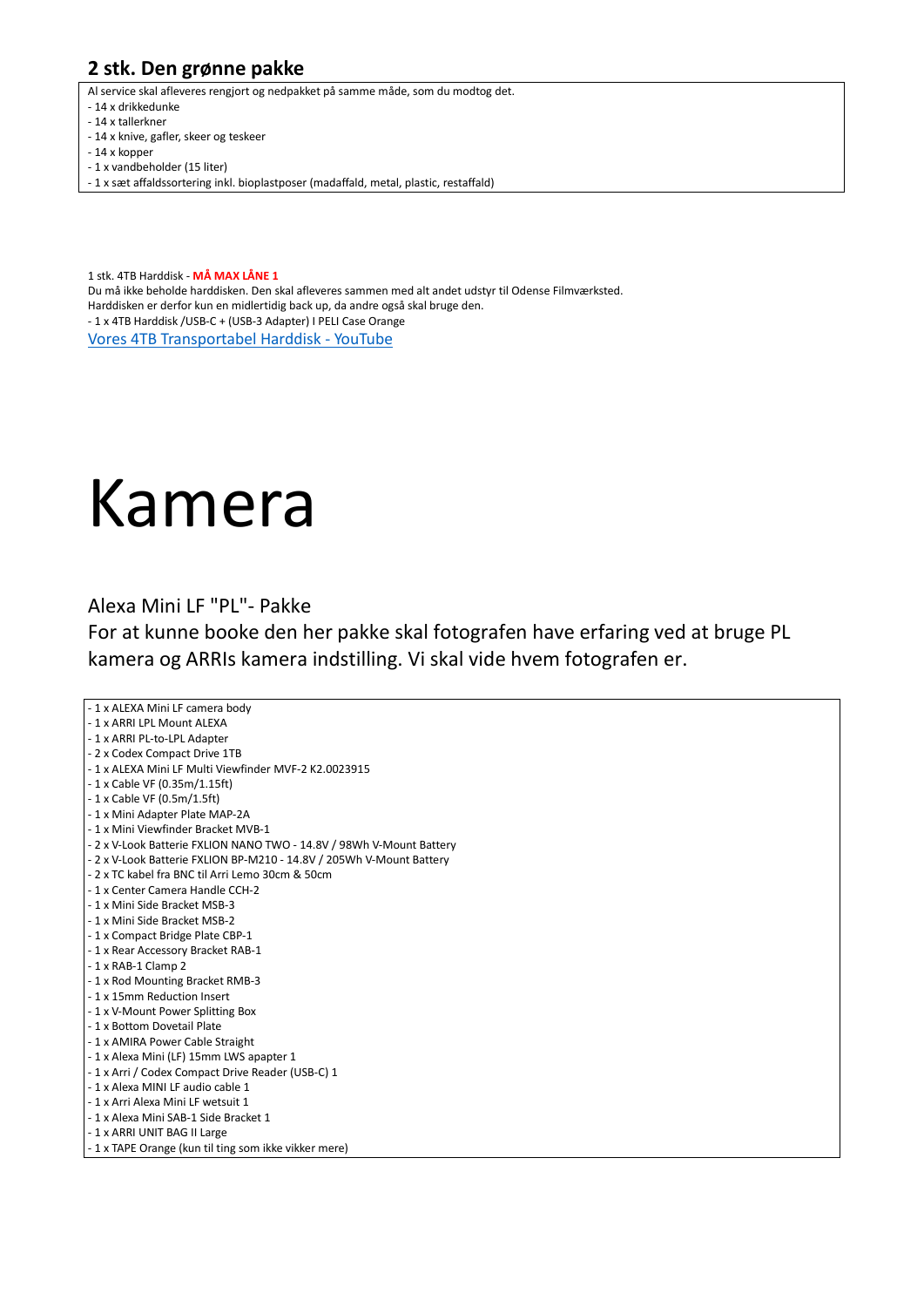#### CANON CINEMA EOS C500 MKII PL 5.9K 2020år

Vi har mulighed for at skifte den til EF-mount, men sig det i go tid.

- 1 x CANON CINEMA EOS C500 MKII
- 2 x CF Express Card (512GB)
- 1 x Card Reader CF Express
- 1 x Memory Card Case
- 2 x Canon BP-A60 batteri - 1 x Battery BLUESHAPE BMBPA60 BATTERY
- 1 x Battery Charger CG-A20
- 1 x LCD Monitor
- 1 x pumpe
- 1 x Hovedtelefoner Sennheiser HD-25
- 1 x RØD NTG1 Kondensator mikrofon
- 1 x MIC/Microports Holder System
- 2 x XLR 30CM
- 1 x Skruetrækker til bunden af kammerat vis kamera skal bruge kamerastativer
- 1 x Shoulder Rig komplet system

### CANON EOS C300 MKII EF + Microport (Dokumentar pakke) 2021år

- 1 x CANON EOS C300 MKII
- 1 x CANON EF 24-105MM F/4L IS USM II
- 1 x NISI FILTER CIRCULAR POLARIZER NATURAL PRO NANO 77MM
- 1 x LEXAR PROFESSIONAL CR2 CFAST KORTLÆSER USB3&Thunderbolt2.0
- 2 x LEXAR 3600X PRO C-FAST 256GB, 540MB/s
- 2 x LEXAR 3600X PRO C-FAST 128GB, 540MB/s
- 1 x Memory Card Case
- 2 x Canon BP-A60 batteri
- 1 x Battery BLUESHAPE BMBPA60 BATTERY
- 1 x Battery Charger CG-A10
- 1 x LCD Monitor - 1 x pumpe
- 1 x Hovedtelefoner Sennheiser HD-25
- 1 x AZDEN,SGM-250P ,Professional Shotgun Microphone with XLR
- $-2$  x XLR 30CM
- 1 x Skruetrækker til bunden af kammerat vis kamera skal bruge kamerastativer
- 1 x Microports Sennheiser (DOK) 01
- 1 x Sennheiser ME 2-II EW-Series Mic (DOK)
- 1 x Sennheiser CL100 mini-jack til XLR (DOK)
- 1 x BUBBLEBEE WINDBUBBLE DOK
- 8 x Panasonic Eneloop Pro AA 2500mAh genopladelige batterier
- 1 x Batterie Charger (oplader 4 på en gang). med LCD. Panasonic eneloop Lader

#### EVA1 PL. - kan optage i 5.7K RAW ved brug af ATOMOS SHOGUN INFERNO 2017år

#### - 1 x Panasonic EVA1

- 3 x batteri 1 stk. BATTERY CHARGER til EVA1
- 3 x SanDisk Extreme Pro UHS II 64.GB/ 300 MB/s / 1 stk. Card Reader + kabel skal leveres med kameraet
- 1 x Hovedtelefoner Sennheiser HD-25
- 1 x MIC/Microports Holder System
- 1 x pumpe
- 1 x RØD NTG1 Kondensator mikrofon 1 stk. XLR kabler
- $-2$  x XLR 30CM
- 1 x Skruetrækker til bunden af kammerat vis kamera skal bruge kamerastativer
- 1 x Tilta 15mm LWS Quick Release Baseplate for AU-EVA1
- 1 x EVA1 Shoulder Ri[g \(Universal Handle System Deluxe\)](http://www.denz-deniz.com/premium-products/universal-handle-system-deluxe/)
- 2 x SmallRig Extension Arm with Arri Rosette
- 5 x rods - 1 x V.look holder

[Vores pakke: EVA1 - YouTube](https://www.youtube.com/watch?v=Qwo_1Yl5sMo)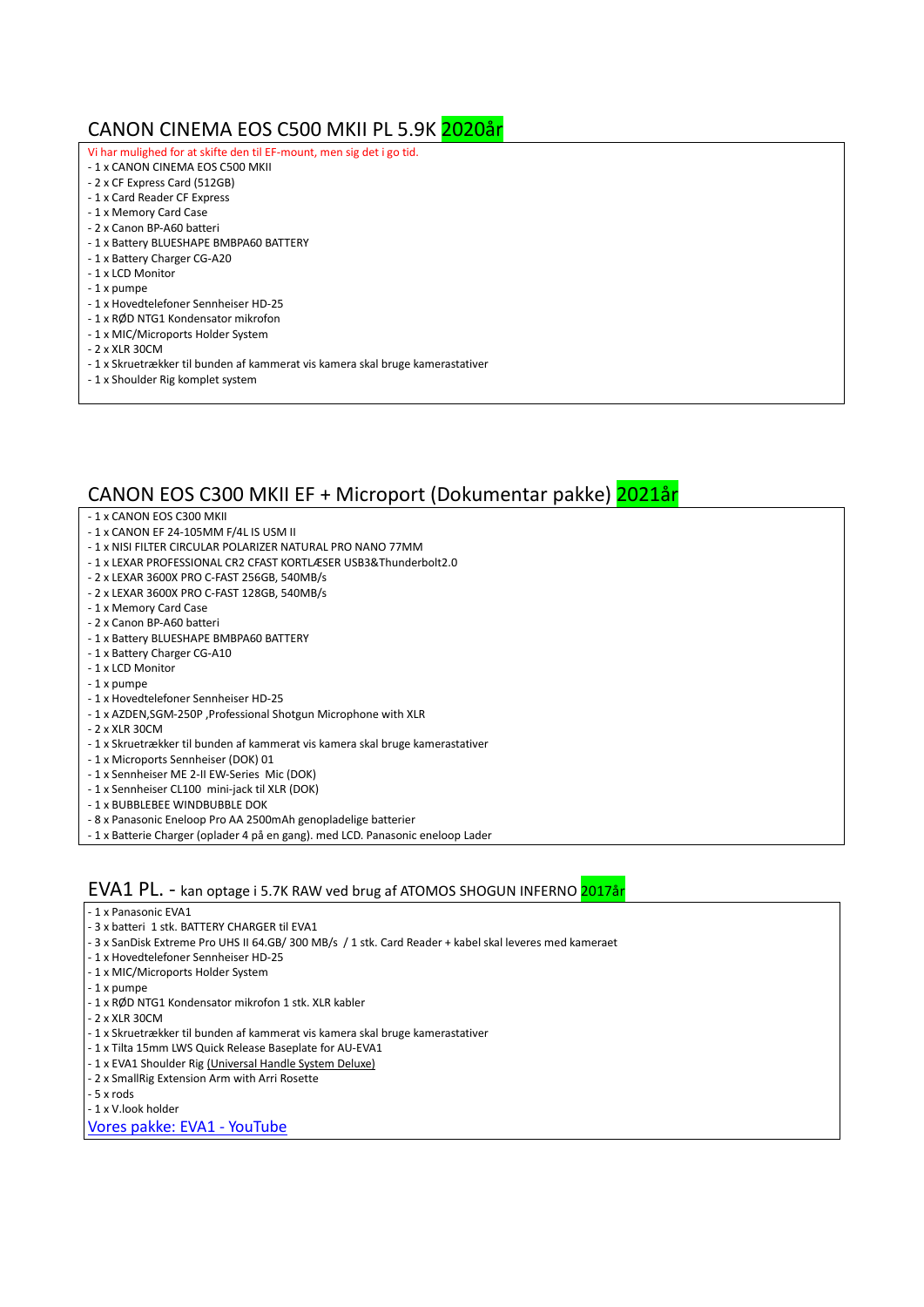## GH5 Pakken<br>- 1 x Panasonic Lumix GH5 +

- 
- 1 x DMW-XLR1
- 1 x SMALL RIG GH5
- 1 x AC-netadapter til Panasonic Lumix DC-GH5 & GH4
- 1 x Speed Booster Canon EF to MicreFourThirds T XL 0.64x - 4 x batteri + BATTERY CHARGER
- 2 x SanDisk /2 stk. 128.GB 300mb sek/ 1 stk. Card Reader skal leveres med kameraet tilbage
- 1 x SanDisk /2 stk. 64.GB 300mb sek/
- 1 x AZDEN,SGM-250P ,Professional Shotgun Microphone with XLR
- 1 x MIC/Microports Holder System
- 2 x XLR 30CM
- 1 x Hovedtelefoner Sennheiser HD-25
- 1 x Movo 3BA-1 Heavy-Duty Video Accessory Triple Shoe Bracket
- 1 x viskestyk
- 1 x Monitor Pakke Blackmagic Design Video Assist 5" 3G
- 2 x HÄHNEL DC BATTERI EXTREME CANON HLX-E6
- 1 x lille magik arm
- 2 x HDMI kabler

- 1 x Skruetrækker til bunden af kammerat vis kamera skal bruge kamerastativer

#### GH4 Pakken

- 1 x Panasonic GH4 Lumix
- 1 x Speed Booster Canon EF to MicreFourThirds T XL 0.64x
- 1 x LUMIX optike 14-140mm 0.3/1ft + 1 stk. ND Fader 58mm
- 1 x SIGMA AF 24-70/2.8 IF EXDG HSM F/CANON
- 2 x batteri 1 stk. BATTERY CHARGER
- 1 x Sandisk 128GB SD 170MB/s
- 2 x SanDisk /64.GB SD 95MB/s
- 1 x Card Reader + kabel skal leveres med kameraet
- 1 x SMX-10 The 177 mm long, dual uni-directional
- 1 x Hovedtelefoner Sennheiser HD-25
- 1 x HDMI til Mico HDMI 4K
- 1 x Movo 3BA-1 Heavy-Duty Video Accessory Triple Shoe Bracket
- 1 x monopod.. Manfrotto 790B et bens stativ
- 1 x viskestyk
- 1 x Skruetrækker til bunden af kammerat vis kamera skal bruge kamerastativer

#### 2 Stk. Panasonic HC-X1000 E 4K 2015år

- 1 x Panasonic HC-X1000 E 4K Full HD 3D + SIRUI kamera taske
- 1 x Panasonic AC ADAPTOR + Battery charger DE-A88D
- 2 x Panasonic batteri
- 2 x SanDisk 64GB SDHC eXtreme Pro (95MB/Sek) + lille taske
- 1 x RØD NTG1 Kondensator mikrofon + shock-mount shotgun mic holder
- 1 x XLR 40CM
- 1 x Sennheiser HD25-1 II Bacis Edition Monitor headset 70 ohm
- 1 x Skruetrækker til bunden af kammerat vis kamera skal bruge kamerastativer

[Vores pakke: Panasonic X1000 - YouTube](https://www.youtube.com/watch?v=v0sVNGNobik)

#### Panasonic 990 4K

- 1 x Panasonic HC-VXF990EB-K 4K Ultra HD Camcordwe
- 1 x Panasonic AC ADAPTOR + Kabler
- 2 x Panasonic batteri
- 1 x SanDisk 64GB SDHC eXtreme Pro (95MB/Sek)
- 1 x SMX-10 The 177 mm long, dual uni-directional
- 1 x Skruetrækker til bunden af kammerat vis kamera skal bruge kamerastativer

Vores [pakke: Panasonic 990 - YouTube](https://www.youtube.com/watch?v=Bh-YrZrvCLw)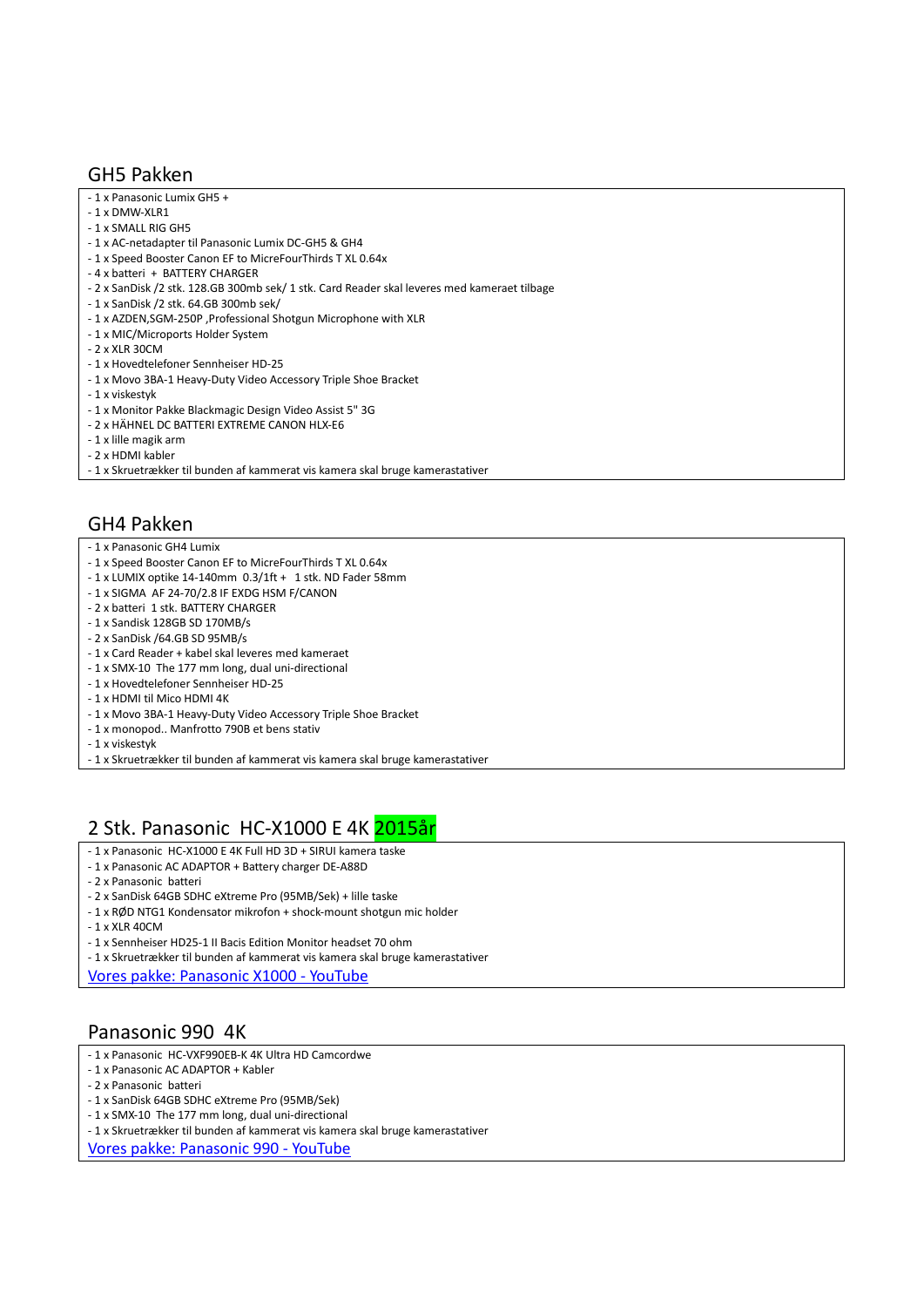### Canon C300 PL KAN KUN HD 2012år

- 1 x Canon C300 PL Kamera
- 2 x Canon LP-E6 batteri BP-975
- 1 x Canon BATTERY CHARGER LC-E6E
- 4 x Sandisk CF 32GB Extreme
- 1 x Card Reader + kabel skal leveres med kameraet - 1 x RØD NTG1 Kondensator mikrofon
- 1 x XLR 30CM
- 1 x Skruetrækker til bunden af kammerat vis kamera skal bruge kamerastativer

## 2 Stk. Panasonic 700 HD<br>- 1 x Panasonic HDC-TM/700 Full HD + Taske

- 
- 1 x Panasonic AC ADAPTOR + Kabler
- 2 x Panasonic batteri lille
- 1 x USB Kabel
- 1 x SMX-10 The 177 mm long, dual uni-directional

[Vores pakke: Panasonic 700 - YouTube](https://www.youtube.com/watch?v=l6LJJHMw6hM)

#### 360 4K SAMSUNG

- 1 x 360 Samsung Kamera
- 1 x Battery
- 1 x USB Cable
- 1 x Lille klud
- 1 x SanDisk MicroSDXC Extreme 64GB 60MB/s Class10 U3+adap
- 1 x Lille posse til kamera
- 1 x AC Adapter Kit ACK-E6 Til 5D. (er mest til dok.film)
- 1 x TIMER REMOTE CONTROLLER TC-80N3 Til 5D (er mest til speciel skud)

# Optiker

1 stk. COLOR CHECKER PASSPORT

#### SAMYANG PL XEEN Optike Pakken "Til Full Frame" Vikker kun til (C500MII)

- 1 x SAMYANG PL XEEN 14MM T3.1 FF CINE PL Mount

- 1 x SAMYANG PL XEEN 24MM T1.5 FF CINE PL Mount
- 1 x SAMYANG PL XEEN 35MM T1.5 FF CINE PL Mount
- 1 x SAMYANG PL XEEN 50MM T1.5 FF CINE PL Mount
- 1 x SAMYANG PL XEEN 85MM T1.5 FF CINE PL Mount
- 1 x SAMYANG PL XEEN 135MM T2.2 FF CINE PL Mount
- 1 x Tilta MB-T04 4x5,65 Carbon Fiber Matte Box Swing-Away
- 1 x Follow Focus FF-T03 Tilta lightweight Follow Focus +
- 1 x Filter Glass 4x5,65. (NiSi 4x5.65 Polarizer)

#### Schneider kreuznach PL = Til Super35

- 1 x 18mm - T2.2 Schneider kreuznach. CINE XENAR T2.0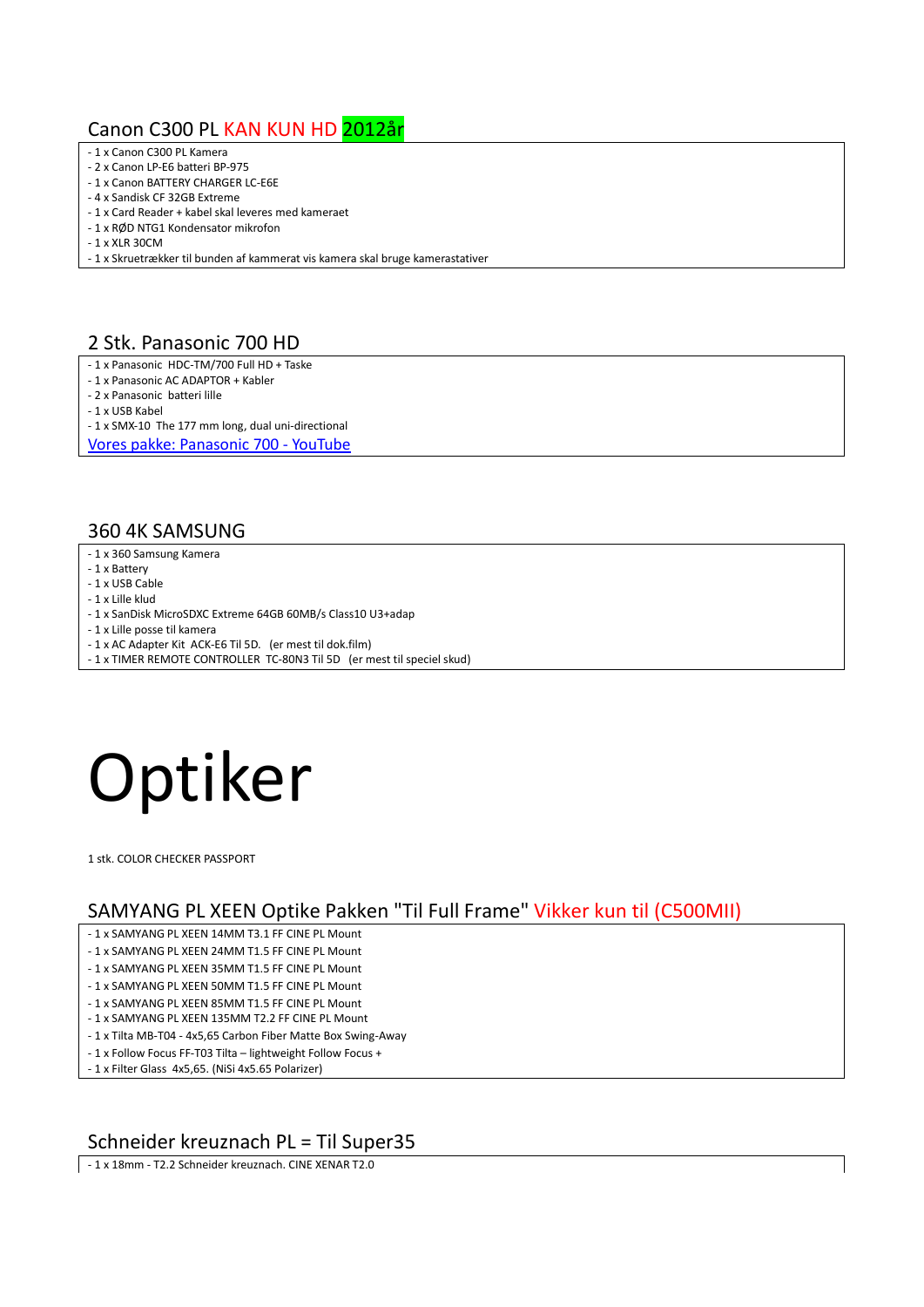- 1 x 25mm T2.1 Schneider kreuznach. CINE XENAR T2.0
- 1 x 35mm T2.0 Schneider kreuznach. CINE XENAR T2.0
- 1 x 50mm T2.0 Schneider kreuznach. CINE XENAR T2.0
- 1 x 75mm T2.0 Schneider kreuznach. CINE XENAR T2.0 - 1 x 95mm- T2.0 Schneider kreuznach. CINE XENAR T2.0
- 1 x MatteBox MB 456 Academy Double
- 1 x Follow Focus chrosziel dv studio rig Cine Single Wheel,
- 1 x chrosziel DSW 500 Adaptor Direct Swing-Away System

- 1 x Filter Glass 4x5,65. (NiSi 4x5.65 Polarizer)

#### RED PL Optik = Til Super35

1 stk. Red zoom 18-50 T3 (PL mount))

#### Samyang optiker "EF" Pakken 1 (EF mount)

- 1 x Samyang 14mm T3,1

- 1 x Samyang 24mm T1,5
- 1 x Samyang 35mm T1,5
- 1 x Samyang 50mm T1,5 - 1 x Samyang 85mm T1,5
- 1 x Samyang 135mm T2,2
- 

#### Samyang optiker "EF" Pakken 2 (EF mount)

- 1 x Samyang 14mm T3,1
- 1 x Samyang 24mm T1,5
- 1 x Samyang 35mm T1,5
- 1 x Samyang 50mm T1,5 - 1 x Samyang 85mm T1,5
- 1 x Samyang 135mm T2,2

12-25mm & 35-100mm (MFT) (virker til GH5/GH4/BMP)

- 1 x LUMIX G X VARIO 12-25MM F/1,7 DG VARIO-SUMMILUX (MFT) (passer til GH5/GH4/BMP) - 1 x LUMIX G X VARIO 35-100MM F/2,8 II VARIO (MFT) (passer til GH5/GH4/BMP)

- 1 x NISI 77mm ND-VARIO FILTER 1.5-5 STOPS PRO NANO

- 1 x NISI 77mm CIRCULAR POL FILTER PRO NANO HUC C-PL

- 1 x NISI 58mm ND-VARIO FILTER 1.5-5 STOPS PRO NANO

- 1 x NISI 58mm CIRCULAR POL FILTER PRO NANO HUC

#### 24-70mm & 70-200mm (EF)

- 1 x SIGMA AF 24-70/2.8 IF EXDG HSM F/CANON (EF mount)

- 1 x SIGMA AF 70 - 200 F/2.8 DG OS HSM SPORTS (Canon EF) FILTER SIZE 82mm (EF mount)

- 1 x NISI 82mm CIRCULAR POL FILTER PRO NANO HUC C-PL

- 1 x NISI 82mm ND-VARIO FILTER 1.5-5 STOPS PRO NANO

1 stk. SIGMA AF 50mm 1:1:4 DG EX HSM (Canon EF) (EF mount)

1 stk. Samyang Optics Photo Lens - 1:3.5 7.mm UMC FISH-EYE (MFT) (passer til GH5/GH4/BMP)

Lightcraft FaderND ULTRA MK II S filter --- 77mm (til Samyang) VIRKER KUN MED 24/35/50/135

1 stk. Samyang optiker EF 500mm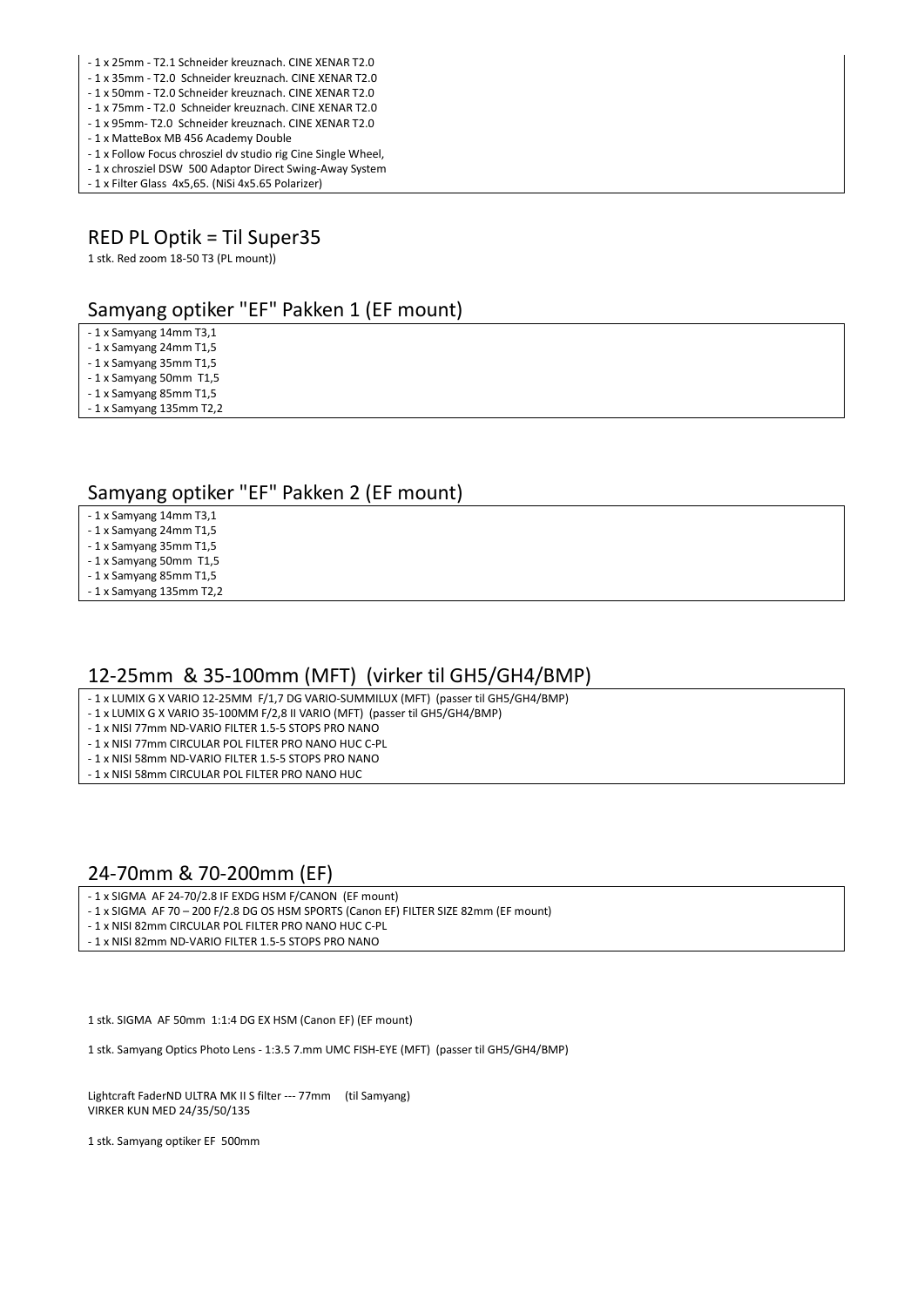#### Adapter Rings-Pakke

- 1 x 77mm 82mm - 1 x 72mm – 77mm
- $-1$  x 67mm 72mm
- $-1 x 62mm 67mm$
- 1 x 58mm 62mm
- 1 x 55mm 58mm - 1 x 52mm – 55mm
- 1 x 49mm 52mm
- 

## 1 stk. Mattbox 4.3/16.9 /2i1 + 3 stk. vinger + 3 gummi ring + plastik kasse

#### Trådløse follow focus Til EF-optiker: Pakke 1

Trådløse follow focus Tilta WLC-T04 - Nucleus-N (Nano) - Wireless lens ctrl. (EF) simple og ledt

 $-1$  x Powerbank – 2 x USB – A – 10.000 mAh

- 1 x SmallRig 1993 - Mic. Clamp Mount w/15mm rod clamp

- 1 x USB-A 2.0 han / MICRO-B han – 1m

- 1 x USB-C 3.1 oplader – 2 x USB – 2.4A/12W

#### Trådløse follow focus Til PL-optiker: Pakke 2

Tilta WLC-M - Nucleus-M - (PL/EF) Pakke 2

- 1 x Tilta FIZ Wireless Hand Unit 02
- 1 x Tilta WLC-T03-M-G8-T29 0.8 pitch 29mm thick gear for Nucleus-M 02
- 1 x Wireless Motor WLC-T03-M 03
- 1 x Tilta WLC Batterie Charger 03
- 4 x Zhiyun 2000mAh batterypack for Crane2 4X 02
- 2 x Follow Focus Marking Disk X2 02
- 1 x 740mm P-TAP Power Cable 02
- 1 x Powerbank 2 x USB A 10.000mAh
- 1 x SmallRig 1993 Mic. Clamp Mount w/15mm rod clamp - 1 x USB-A 2.0 han / MICRO-B han – 1m
- 1 x USB-C 3.1 oplader 2 x USB 2.4A/12W

#### Trådløse follow focus Til PL-optiker: Pakke 3

- Tilta WLC-M Nucleus-M (PL/EF) Pakke 2
- 1 x Tilta FIZ Wireless Hand Unit 02
- 1 x Tilta WLC-T03-M-G8-T29 0.8 pitch 29mm thick gear for Nucleus-M 02
- 1 x Wireless Motor WLC-T03-M 03
- 1 x Tilta WLC Batterie Charger 03
- 4 x Zhiyun 2000mAh batterypack for Crane2 4X 02
- 2 x Follow Focus Marking Disk X2 02
- 1 x 740mm P-TAP Power Cable 02
- 1 x Powerbank 2 x USB A 10.000mAh
- 1 x SmallRig 1993 Mic. Clamp Mount w/15mm rod clamp
- 1 x USB-A 2.0 han / MICRO-B han 1m
- 1 x USB-C 3.1 oplader 2 x USB 2.4A/12W

#### Filter Glass 4x5,65 Pakke Til PL (Der Kommer Flere)

| - 1 x Schneider. (PLATINUM IRND 0.3) |  |
|--------------------------------------|--|
| - 1 x Schneider. (PLATINUM IRND 0.9) |  |
|                                      |  |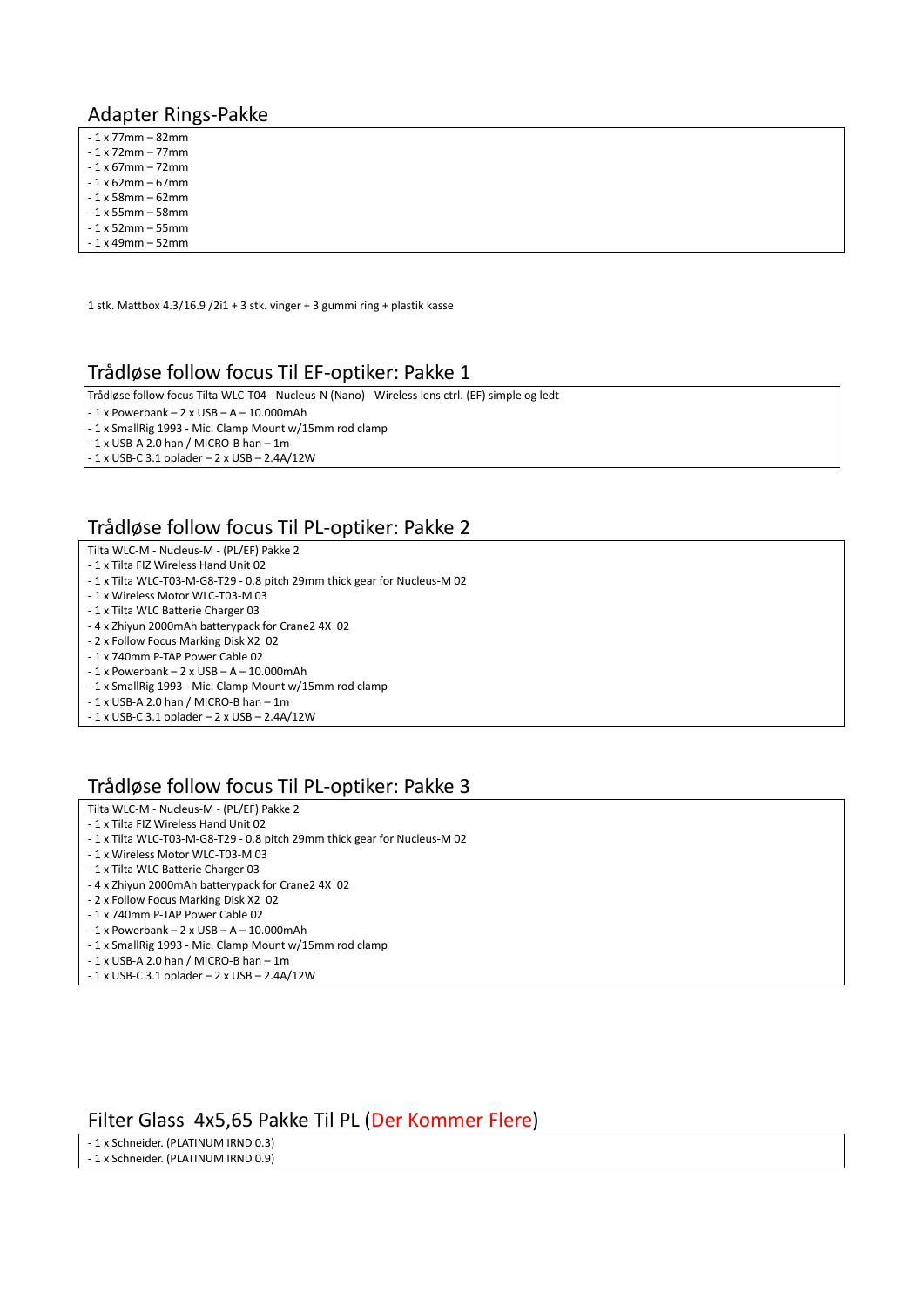### LEE FILTERS 4.3. Bestil kun det, du skal bruge: VIRKER IKKE TIL PL Kopier udstyret inklusiv nummeret - så kan jeg finde det hurtigere.

1. (TIFFEN polarizer usa) 2. (LEE sky blue 3 g s) 3. (LEE yellow g s) 4. (LEE pl / TIFFEN 4 pt star 4x4 usa) 5. (TIFFEN sunset 3 usa) 6. (schneider black frost 2) 7. (LEE CORAL 12 G S) 8. (LEE CORAL 6 GS) 9. (LEE pop red g s) 10. (LEE pop green g s) 11. (LEE mist g) 12. (LEE chocolate 2 g s) 13. (LEE magenta g s) 14. (3ND GRAD SOFT) 15. (LEE .6ND G S) 16. (B+W ND 3 SE) 17. (classic soft 1/8) 18. (TIFFEN LC I USA) 19. (classic soft 2) 20. (n.d 0.6) 21. (schneider b+w paradise blue 3 se) 22. (nd .6 se) ---------- (god til at tune lys ned i toppen som fx en sky) 23. (LEE PL) POL

# LYD

#### Genopladelige AA Batterier Til Micoports Pakke 1 (MAX 1 Pakke)

- 1 x Batterie Charger (oplader 16 på en gang). med LCD BC-1600 JAPCELL - 40 x Panasonic Eneloop Pro AA 2500mAh genopladelige batterier [Vores pakke: Genopladelige AA Batterier - YouTube](https://www.youtube.com/watch?v=U18tYreXnjs)

#### Genopladelige AA Batterier Til Micoports Pakke 2 (MAX 1 Pakke)

- 1 x Batterie Charger (oplader 16 på en gang). med LCD BC-1600 JAPCELL - 40 x Panasonic Eneloop Pro AA 2500mAh genopladelige batterier

#### 10 stk. Microports (Der medfølger ikke batterier)

Microports Sennheiser EW 112P G4, tm, re og mikrofon + RM-11 STORM CASE komplet set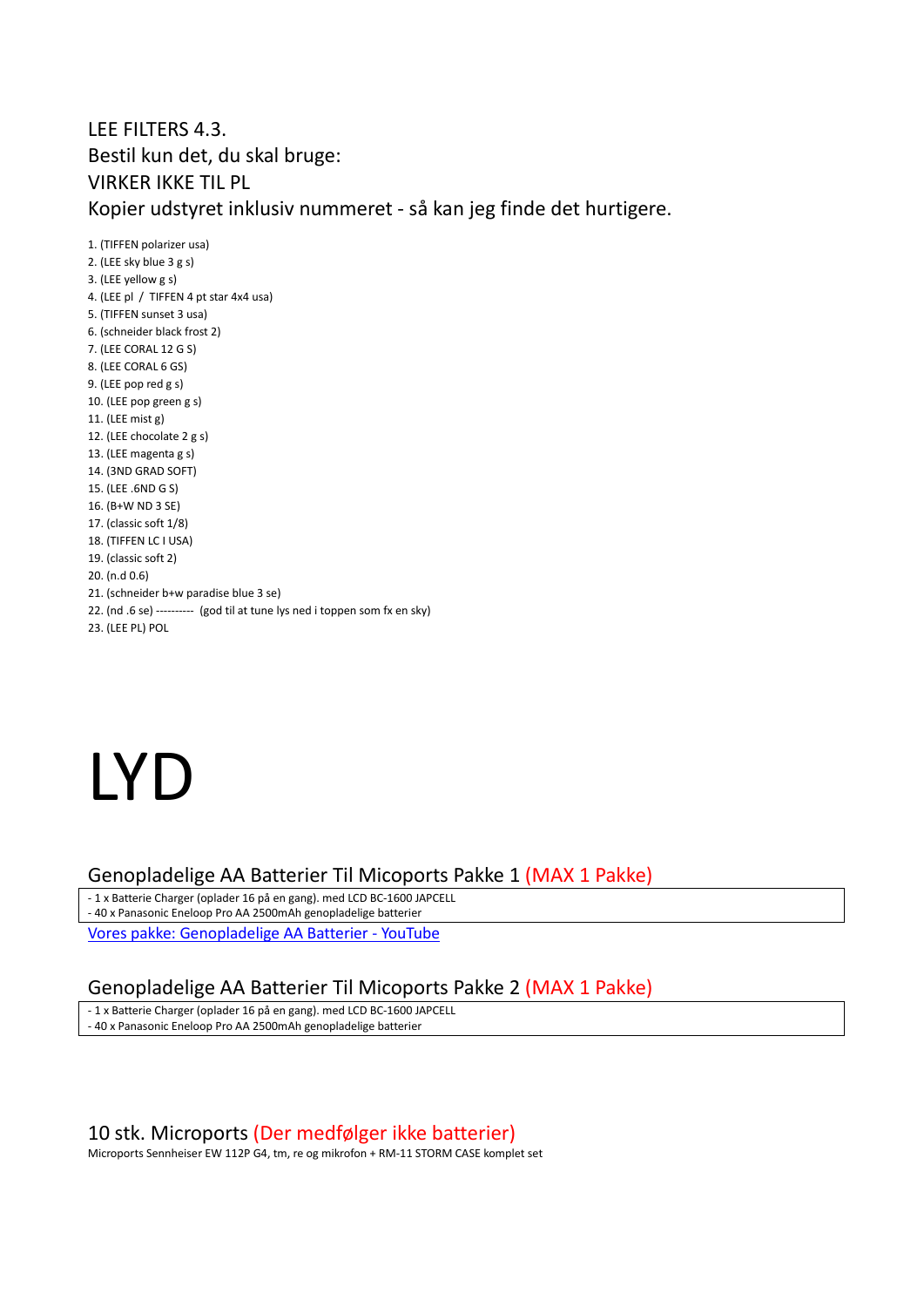#### Director's Hedphones - Wireless System Pakke1

- 1 x WIRELESS GO headphones Pakke (MAX 70 meter afstand)

- 1 x Sennheiser HD25-1 II Bacis Edition Monitor headset 70 ohm

- 1 x RODE WIRELESS GO Receiver (Hvid)

- 1 x RODE WIRELESS GO Transmitter (Hvid)

- 1 x Rode SC2 - 3.5 mm TRS jack (angled) to 3.5 mm TRS jack (angled) 01

- 1 x USB-C kabel

- 1 x Powerbank – 2 x USB – A – 10.000mAh

#### Director's Hedphones - Wireless System Pakke2

- 1 x WIRELESS GO headphones Pakke (MAX 70 meter afstand)

- 1 x Sennheiser HD25-1 II Bacis Edition Monitor headset 70 ohm

- 1 x RODE WIRELESS GO Receiver (Sort)

- 1 x RODE WIRELESS GO Transmitter (Sort)

- 1 x Rode SC2 - 3.5 mm TRS jack (angled) to 3.5 mm TRS jack (angled) 01

- 1 x USB-C kabel

- 1 x Ansmann Powerbank 20Ah Type-C (capacity 20000 mAh;)

#### Lyd Pakke 1 - ingen Microports i pakken

- 1 x Sound Devices MixPre-10T - 1 x K-Tek KSTGJ Stingray JUNIOR MIXER BAG - 1 x Sound Devices MX-Lmount bat. Sled for 2 Li-on - 3 x BATTERY SWIT S-8770 31WH SONY L SERIES NP-F-770 - 1 x Battery Charger PN201 - 1 x SanDisk 128GB Extreme Pro (170MB/Sek) Video Class V30 / UHS-I U3 / Class 10 - 1 x SanDisk 64GB SDHC eXtreme Pro (95MB/Sek) (backup) - 1 x Card Reader USB3 TS-RDF8W + USB3 kabel - 1 x TIME CODE TRANSCEIVER BETSO TCX-2 TC TRANSCEIVER ULTRA COMPACT - 1 x SDI Timecode Kabel 30cm - 1 x DPA 4017C-R SHOTGUN MICROPHONE & RYCOTE WNDSHIELD KIT - 1 x Boomstang Klassic K-152 K-Tek 96cm - 383cm - 1 x Hovedtelefoner Sennheiser HMD 280 PRO - 1 x HEADPHONE SPLITTER BELKIN - 1 x USB-C 3.1 OTG adapter - USB-C han / USB-A 2.0 hun - Guld - 1 x USB-C 3.1 han / han kabel - Stofbeklædt - Pink - 0.5 m - 1 x USB-C 3.1 Gen.1 kabel - Sort - 1 m - 1 x USB 3.0 kabel - USB-A han / USB Micro B han - 0.5 m - 1 x Sennheiser CL100 mini-jack til XLR - 1 x Senn¬heiser CL1 - Line Cable - 1 x Sennheiser CA2 Camera Adapter - 1 x Sennheiser KA 600 - 1 x Bubblebee Lav Concealer Senn. ME 2 II BK - 1 x Sennheiser ME 2-II EW-Series Mic (backup) - 1 x XLR pro snake TPM 10 Length: 10 m 3x - 1 x WHITE BOARD KLAPTRÆ - 2 x tusser Staedtler 351 Whiteboard Marker | 4 farver - 1 x 3-Pin Mini XLR (TQG) Female > XLR Female (Amphenol) - 1 x 3-Pin Mini XLR (TQG) Female > XLR male - 1 x Blå lille kasse med diverse ting., Lav concealer tape INVISIBLE LAV COVERS ORIGINAL x9 Bubblebee Invisible Lav Covers Outdoor (3 Each in white, beige and black) - 1 x Bubblebee TL02 pels overtræk grå - 1 x Sportstape hvide - 1 x URSA Straps (with Polyurethane Gripper) - 1 x Manfrotto MBPL-LW-88W-2 Trolleytaske Pro Light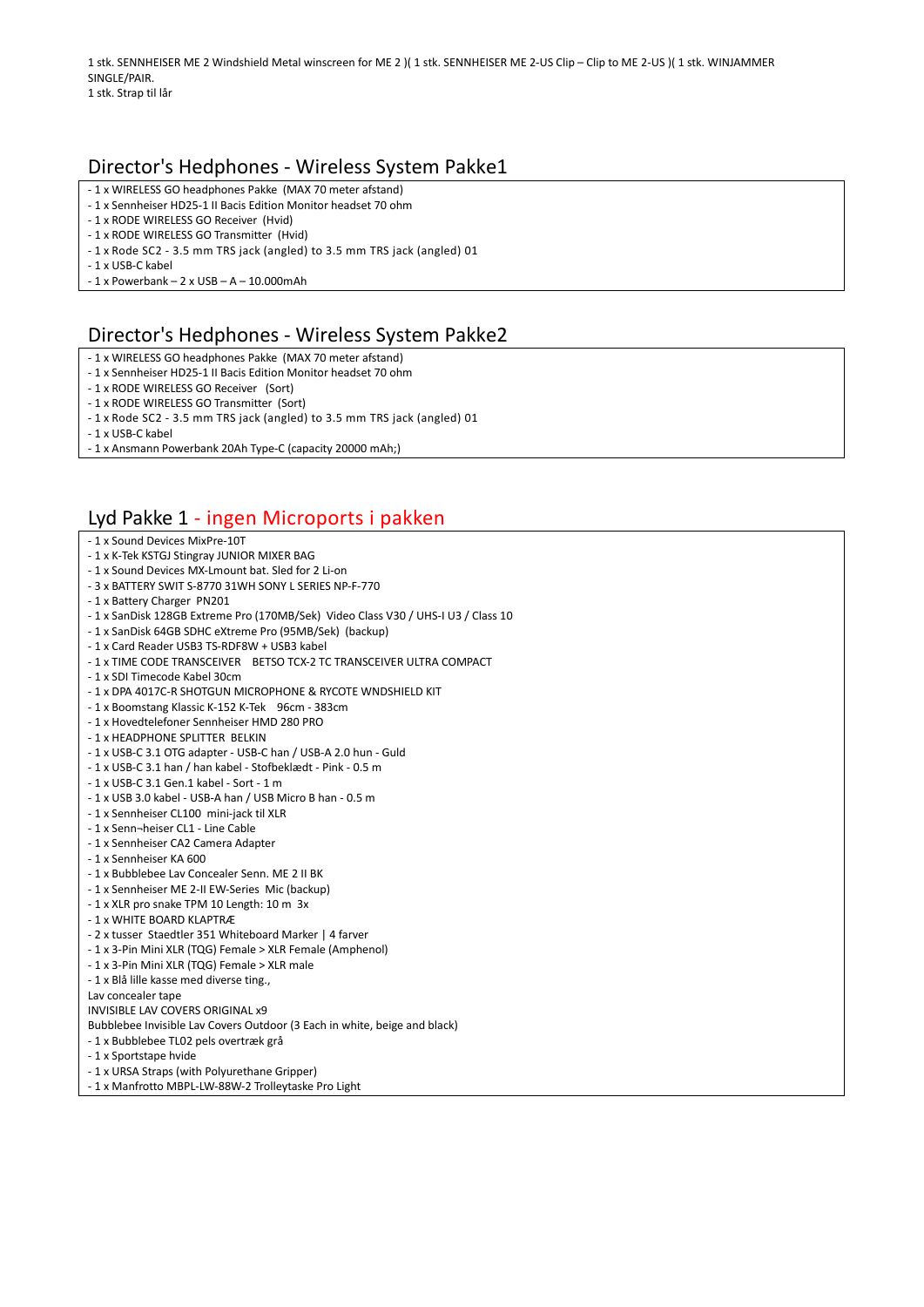#### Lyd Pakke 2 - ingen Microports i pakken

- 1 stk. Sound Devices MixPre-6 II
- 1 stk. K-Tek Stingray MixPro BAG
- 1 stk. Sound Devices MX-Lmount bat. Sled for 2 Li-on 2 stk. BATTERY SWIT S-8770 31WH SONY L SERIES NP-F-770
- 1 stk. Battery Charger PN201
- 1 stk. SanDisk 64GB SDHC eXtreme Pro (95MB/Sek)
- 1 stk. SanDisk 32GB SDHC eXtreme Pro (95MB/Sek) (backup)
- 1 stk. Card Reader USB3 TS-RDF8W + USB3 kabel
- 1 stk. TIME CODE TRANSCEIVER BETSO TCX-2 TC TRANSCEIVER ULTRA COMPACT
- 1 stk. Sennheiser mkh 416 + 1 stk. Vindhætte Zeppeliner Rycote til 416
- 1 stk. Boomstang Klassic K-TEK KE144 99cm 366cm
- 1 stk. Hovedtelefoner Sennheiser HMD 280 PRO
- 2 stk. HEADPHONE SPLITTER BELKIN
- 1 stk. USB-C 3.1 OTG adapter USB-C han / USB-A 2.0 hun Guld
- 1 stk. USB-C 3.1 han / han kabel Stofbeklædt Pink 0.5 m
- 1 stk. USB-C 3.1 Gen.1 kabel Sort 1 m
- 1 stk. USB 3.0 kabel USB-A han / USB Micro B han 0.5 m
- 1 stk. Sennheiser CL100 mini-jack til XLR
- 1 stk. Senn¬heiser CL1 Line Cable
- 1 stk. Sennheiser CA2 Camera Adapter
- 1 stk. Sennheiser KA 600
- 1 stk. Bubblebee Lav Concealer Senn. ME 2 II BK
- 1 stk. Sennheiser ME 2-II EW-Series Mic (backup)
- 1 stk. XLR pro snake TPM 10 Length: 10 m 3x
- 1 stk. WHITE BOARD KLAPTRÆ
- 4 stk. tusser Staedtler 351 Whiteboard Marker | 4 farver
- 1 stk. 3-Pin Mini XLR (TQG) Female > XLR Female (Amphenol)
- 1 stk. 3-Pin Mini XLR (TQG) Female > XLR male
- 1 stk. Blå lille kasse med diverse ting.,
- Lav concealer tape
- INVISIBLE LAV COVERS ORIGINAL x9
- Bubblebee Invisible Lav Covers Outdoor (3 Each in white, beige and black)
- 1 stk. Bubblebee TL02 pels overtræk grå
- 1 stk. Sportstape hvide
- 1 stk. URSA Straps (with Polyurethane Gripper)
- 1 stk. Manfrotto MB PL-CC-197 BAG

#### Lyd Pakke 3 - ingen Microports i pakken

- 1 stk. Sound Devices MixPre-6
- 1 stk. K-Tek Stingray MixPro BAG
- 1 stk. Sound Devices MX-Lmount bat. Sled for 2 Li-on
- 2 stk. BATTERY SWIT S-8770 31WH SONY L SERIES NP-F-770
- 1 stk. Battery Charger PN201
- 1 stk. SanDisk 64GB SDHC eXtreme Pro (95MB/Sek)
- 1 stk. SanDisk 32GB SDHC eXtreme Pro (95MB/Sek) (backup)
- 1 stk. Card Reader USB3 TS-RDF8W + USB3 kabel
- 1 stk. Sennheiser mkh 416 + 1 stk. Vindhætte Zeppeliner Rycote til 416
- 1 stk. Boomstang Klassic K-TEK KE144 99cm 366cm
- 1 stk. Hovedtelefoner Sennheiser HMD 280 PRO
- 2 stk. HEADPHONE SPLITTER BELKIN
- 1 stk. USB-C 3.1 OTG adapter USB-C han / USB-A 2.0 hun Guld
- 1 stk. USB-C 3.1 han / han kabel Stofbeklædt Pink 0.5 m
- 1 stk. USB-C 3.1 Gen.1 kabel Sort 1 m
- 1 stk. USB 3.0 kabel USB-A han / USB Micro B han 0.5 m
- 1 stk. Sennheiser CL100 mini-jack til XLR
- 1 stk. Senn¬heiser CL1 Line Cable
- 1 stk. Sennheiser CA2 Camera Adapter
- 1 stk. Sennheiser KA 600
- 1 stk. Sennheiser ME 2-II EW-Series Mic (backup)
- 1 stk. XLR pro snake TPM 10 Length: 10 m 3x
- 1 stk. WHITE BOARD KLAPTRÆ
- 4 stk. tusser Staedtler 351 Whiteboard Marker | 4 farver
- 1 stk. Blå lille kasse med diverse ting.,
- Lav concealer tape
- INVISIBLE LAV COVERS ORIGINAL x9
- Bubblebee Invisible Lav Covers Outdoor (3 Each in white, beige and black)
- 1 stk. Bubblebee TL02 pels overtræk grå
- 1 stk. Sportstape hvide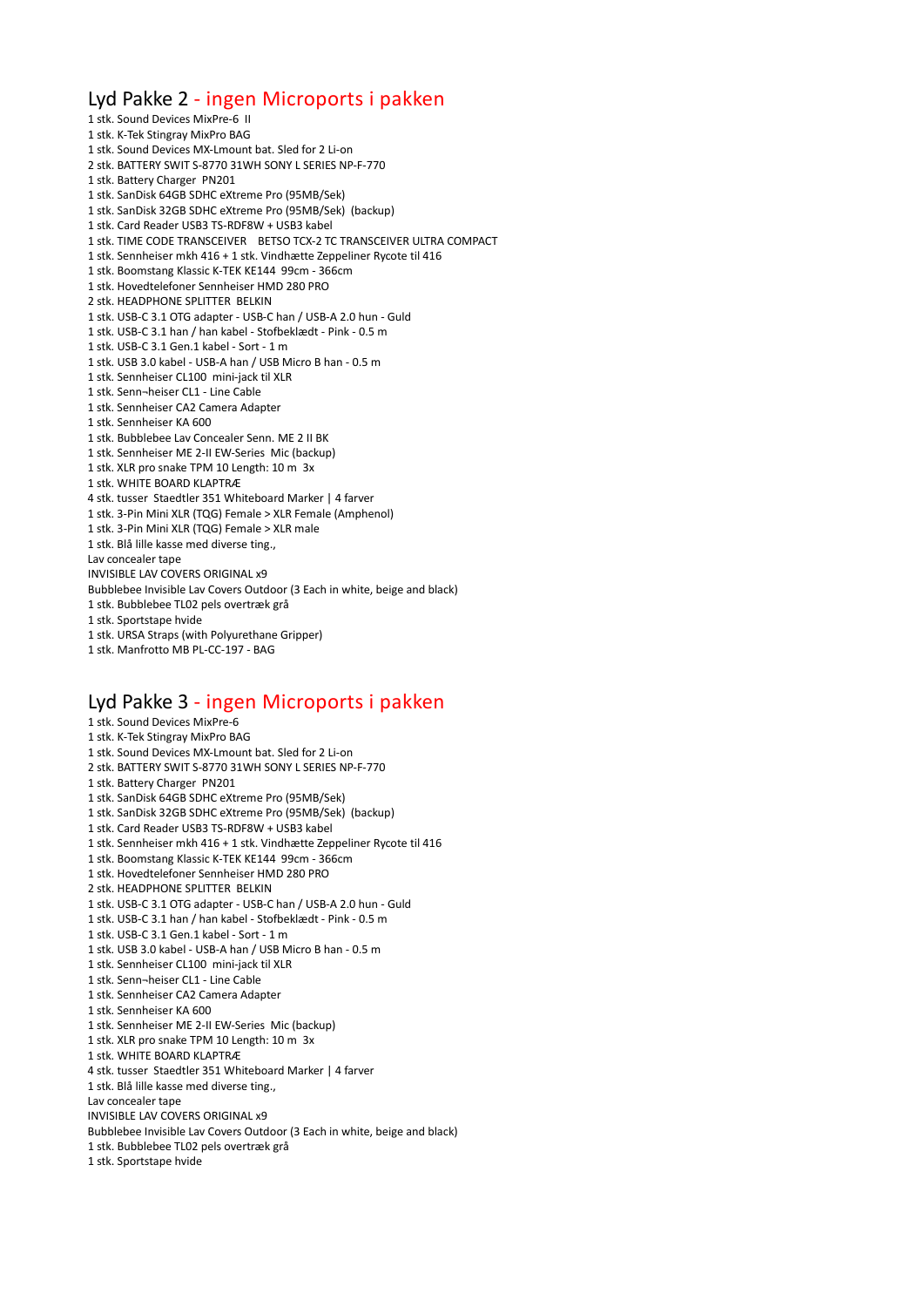#### LYD PAKKE 4 - ingen Microports i pakken

- 1 stk. EDIROL R-44 4-CH Portale Recorder
- 1 stk. Petrol PS607 Deca Mixer Bag
- 2 stk. SanDisk 32GB SDHC eXtreme Pro (95MB/Sek)
- 1 stk. Card Reader USB3 TS-RDF8W + USB3 kabel
- 1 stk. Sennheiser ME66 + 1 stk. Vindhætte Zeppeliner Rycote til ME66
- 1 stk. Boomstang Klassic K-TEK 98cm 394cm
- 1 stk. Hovedtelefoner Sennheiser HD-25
- 2 stk. HEADPHONE SPLITTER BELKIN
- 1 stk. Sennheiser CL100 mini-jack til XLR
- 1 stk. Senn¬heiser CL1 Line Cable
- 1 stk. Sennheiser CA2 Camera Adapter
- 1 stk. Sennheiser KA 600
- 1 stk. Sennheiser ME 2-II EW-Series Mic (backup)
- 1 stk. XLR pro snake TPM 10 Length: 10 m 3x
- 1 stk. WHITE BOARD KLAPTRÆ
- 4 stk. tusser Staedtler 351 Whiteboard Marker | 4 farver
- 1 stk. Manfrotto BAG

#### Lyd Pakke 5 - ingen Microports i pakken

1 stk. Roland R-26 3-way MIC Portable Recorder (2 XLR ingang) oh (jack mic ingang) og taske

- 1 stk. Battery charger R-26
- 1 stk. AC strøm
- 1 stk. Sennheiser HD25-1 II Bacis Edition Monitor headset 70 ohm
- 1 stk. SanDisk 16GB SDHC eXtreme Pro (80MB/Sek)

1 stk. SanDisk 4GB Backup

## Diverse Lyd Ting

1 stk. Sennheiser ME66 + 1 stk. Vindhætte Zeppeliner Rycote til ME66

(set 1) 3 stk. Sennheiser mkh 20 + mkh 30 + mkh 40 + Vindhætte + holder

(set 2) 3 stk. Sennheiser mkh 20 + mkh 30 + mkh 40 + Vindhætte + holder

1 stk. Rycote MS/Stereo-holderen + Stereo blimpen

2 Stk. RØDE - Vindhætte-sæt med zeppelin, ophæng, pistolgreb, wombat til AZDEN,SGM-250P som sider på X1000

2 stk. Microphone stand

2 stk. Movo 3BA-1 Heavy-Duty Video Accessory Triple Shoe Bracket

# Trådløs System

#### SWIT SW-M150FS SDI & HDMI WIRELESS SYSTEM

1 stk. SWIT SW-M150FS SDI & HDMI WIRELESS SYSTEM 3 stk. BATTERY SWIT S-8972 47WH SONY L SERIES NP-F970, 4LED CHARGER SWIT S-3602F CHARGER FOR S-8972/8970/8770, SONY L SERIES BATTERY 2 stk. Dynacore DM-95S Mini V-Mount 95Wh Li Ion Battery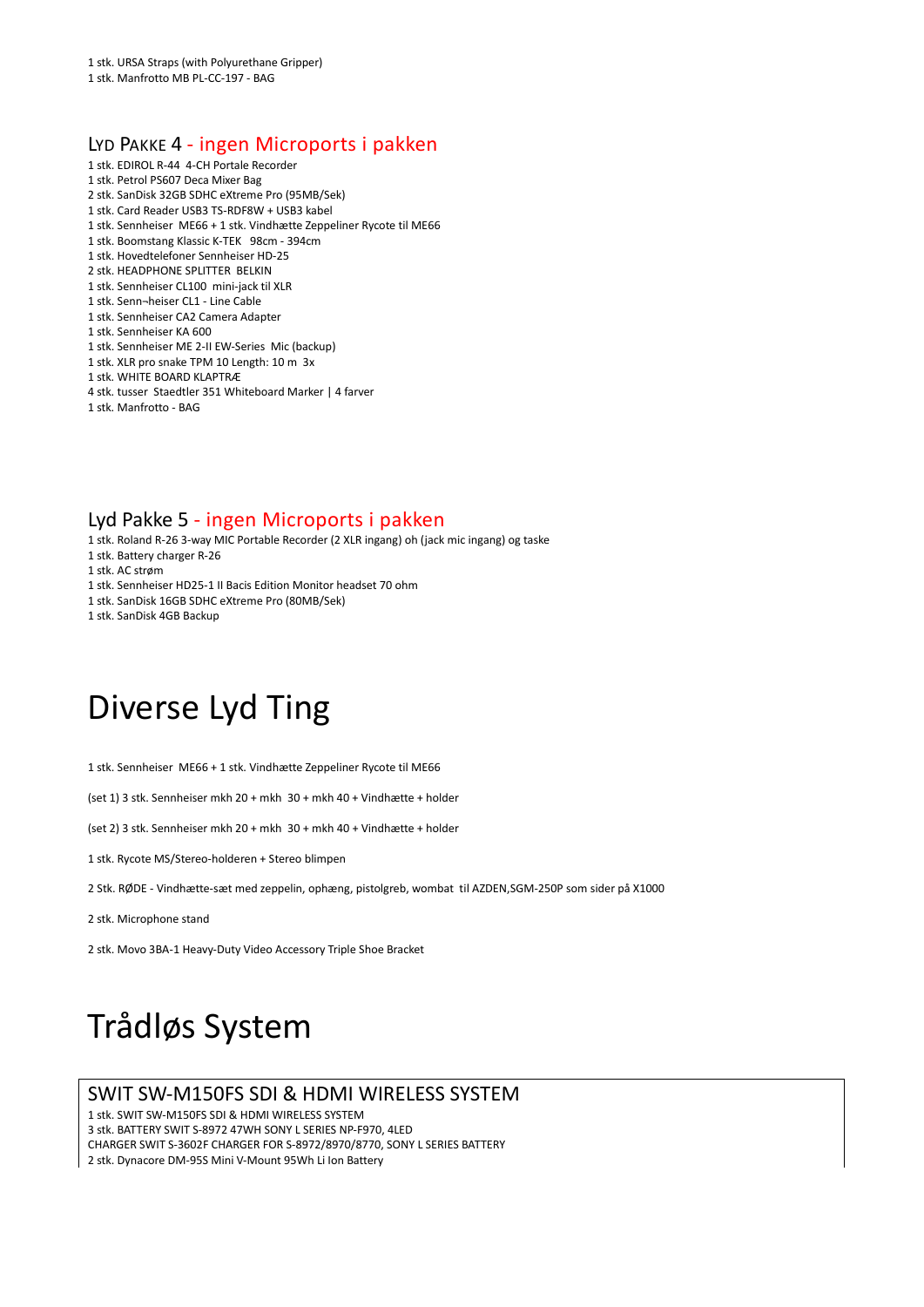HEDBOX DC80 POWER SUPPLY & CHARGER HDMI High Speed hvidt kabel 0.5 m HDMI High Speed sort kabel 1 m SDI Cable Male to Male guld 0.3 m SDI Cable Male to Male sort 1 m SHAPE SH10BN 10" COIL SDI CABLE BNC 90 DEGREE CONNECTORS (LANG) Magic Arm Transport CASE

### ATOMOS SHOGUN INFERNO (7.1") Pakken

Atomos Shogun Inferno SDI/HDMI 7.1" AtomHDR 1500nit Field ATOMOS ACCESSORY KIT FORFLAME/INFERNO SERIES 2 stk. SSD 500GB MASTER CADDY Docking Station Reader USB 3.0 Model ATOMDCK003 4 stk. BATTERY SWIT S-8972 47WH SONY L SERIES NP-F970, 4LED CHARGER SWIT S-3602F CHARGER FOR S-8972/8970/8770, SONY L SERIES BATTERY 2 stk. SDI SHAPE SH10BN 10" COIL SDI CABLE BNC 90 DEGREE 2 stk. SDI Cable HDSDI Grøn - 5 m HDMI kabel 8K Ultra - sort&Orange - 0.5 m HDMI Coiled Cable,Extreme Thin HDMI Male to Male Extender Coiled Cable 4K Ultra 1.8M HDMI High Speed hvidt kabel 1 m SDI Cable Male to Male with High-speed 4K 1 m SDI adapter i en Posse X2 (BNC hun til BNC hun) Male D-tap B to 4-Port Female D-Tap P-Tap Hub Adapter Splitter D-Tap to DC Coiled Cable SMALLRIG Ball Head Articulating Magic Arm with 1/4 Screw and 3/8 ARRI Varesamling 5 I-DAS Arm system - BB i05 i-Das Aluminum arm 5 - BB i05 i-Das Aluminum arm 11 Transport CASE

#### Director's Monitor - Wireless System Pakke (500)

- 1 x Atomos Shogun Inferno SDI/HDMI 7.1" AtomHDR 1500nit Field Director's Monitor
- 1 x ATOMOS 7IN MONITOR CAGE med håndtag Director's Monitor
- 3 x BATTERY SWIT S-8972 47WH SONY L SERIES NP-F970, 4LED
- 1 x CHARGER SWIT S-3602F CHARGER FOR S-8972/8970/8770, SONY L SERIES BATTERY
- 1 x WIRELESS SYSTEM SWIT SW-M150FS SDI & HDMI WIRELESS SYSTEM
- 3 x Dynacore DM-95S Mini V-Mount 95Wh Li Ion Battery
- 1 x HEDBOX DC80 POWER SUPPLY & CHARGER
- 1 x HDMI High Speed hvidt kabel 0.5 m
- 1 x HDMI High Speed hvidt kabel 0.3 m
- 1 x HDMI adapter
- 1 x SDI Cable Male to Male guld 0.3 m
- 1 x SDI Cable Male to Male sort 1 m
- 1 x SDI adapter i en Posse X2 (BNC hun til BNC hun)
- 1 x Magic Arm
- 1 x Male D-tap B to 4-Port Female D-Tap P-Tap Hub Adapter Splitter
- 1 x D-Tap to DC Cable

#### Monitor Pakk TV-Logic

- 1 x TV-Logic LVM-171W MONITOR 17 Tommer (Metal kasse)
- 2 x V-Look Batterie FXLION BP-M300 14.8V / 300Wh V-Mount Battery
- 2 x BATTERY SWIT S-8360S 240WH HEAVY DUTY DIGITAL LI-ION
- 1 x Dynacore D-2S DS 2 channel charger new product V Mount
- 2 x SDI Cable HDSDI Rød 10 m
- 1 x SDI Cable HDSDI Grøn 5 m
- 2 x HDMI kabel Hvid 5 m
- 1 x SDI adapter i en Posse X2 (BNC hun til BNC hun) X2 (BNC hun til 2 x BNC hun)
- 1 x C-stands soret
- 1 x Standard 230V netkabel Orange 5 m
- 1 x Standard 230V netkabel Grøn 3 m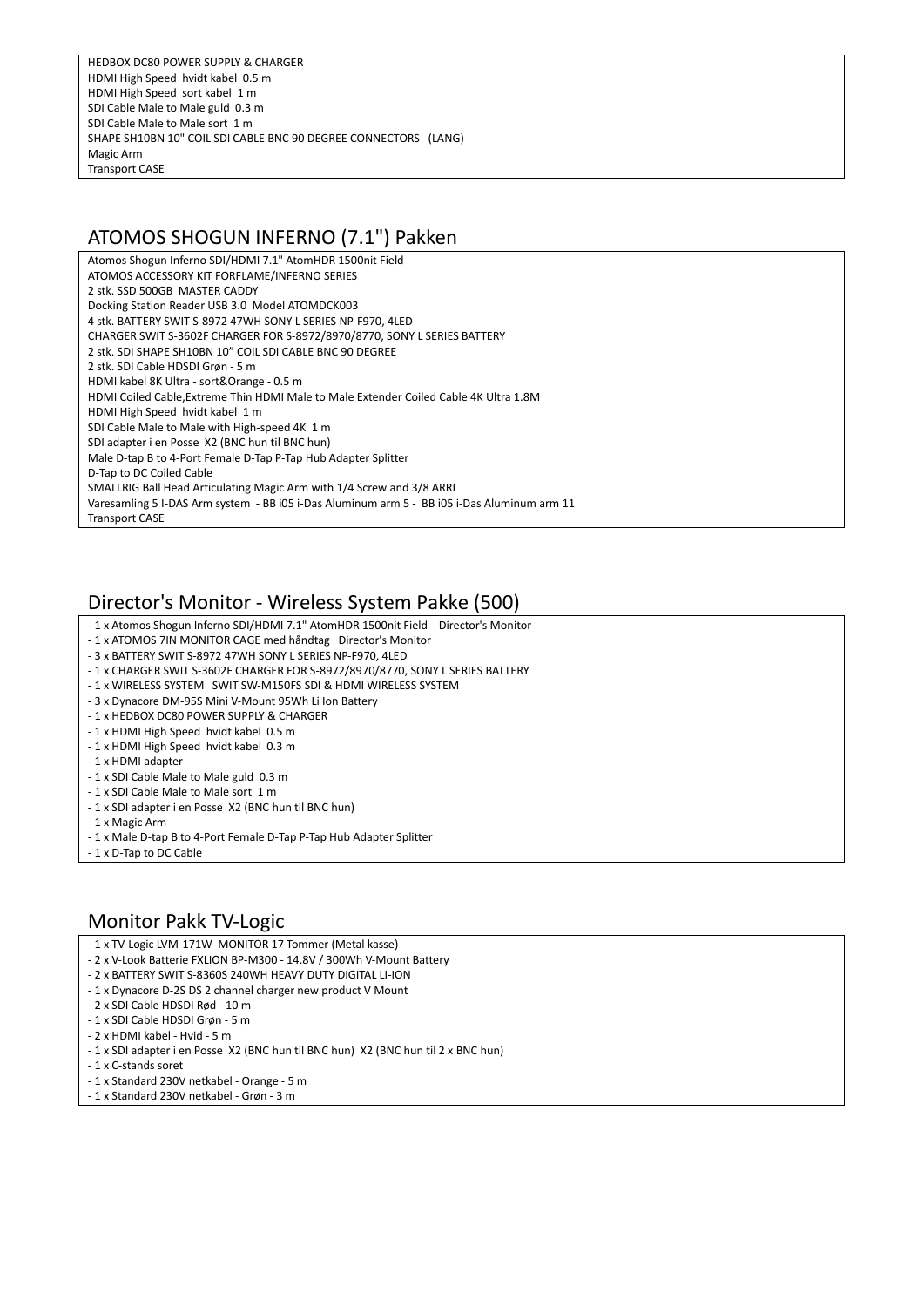#### Monitor-pakke - kun SDI/BNC

- 1 x Panasonic BT-LH1700WE 17" HD LCD + Metal kasse
- 5 x BATTERY PAGLink (PL96T) 14.8V 96Wh / 6.5Ah
- 1 x CHARGER PL16 PAGLink channel charger
- 2 x SDI Cable HDSDI Rød 10m
- 2 x SDI Cable HDSDI Grøn 5m - 1 x SDI adapter i en Posse X2 (BNC hun til BNC hun) X2 (BNC hun til 2 x BNC hun)
- 1 x C-stands søld
- 
- 1 x Standard 230V netkabel Orange 5 m - 1 x Standard 230V netkabel - Grøn - 3 m

#### EVF Monitor View Finder SDI in&out

- 1 x EVF monitor View Finder SDI in&out

- 2 x batteri
- 1 x BATTERY CHARGER
- 1 x SHAPE SH10BN 10" COIL SDI CABLE BNC 90 DEGREE

#### Monitor Pakke TL-480HDC (er ikke så god kvalitet)

- 1 x TL-480HDC LCD Monitor
- 1 x Varesamling 5 I-DAS Arm system
- 4 x HÄHNEL DC BATTERI EXTREME CANON HLX-E6
- 1 x Manfrotto 386B NANO CLAMP
- 2 x BNC kabel 2 stk. HDMI kabler

## Kamerastativer

- 1 stk. CAMGEAR V15P CF MLS100
- 1 stk. CAMGEAR V10P MS CF (100mm (max load 12KB)
- 1 stk. Sacthler kamerastativ 6SB, 2D, ENG 75/2D
- 1 stk. Shoulder Rig (GVCSMK Video Camera Shoulder Mount System Kit)
- 3 stk. monopod.. Manfrotto 790B et bens stativ
- 1 stk. Tripod Manfrotto 785B lille let
- 1 stk. STX BP1
- 4 stk. tripod.. Velbon C-600
- 3 stk. SIRUI SH-25 VIDEO TRIPOD
- 2 stk. SIRUI Videokit 2 N-3004X+VH10
- NYT 1 stk. Hi-Hat (PROAIM HEAVY-DUTY CINEMA HI-HAT WITH OCTAGONAL BOARD (100mm)
- 1 stk. Vinten babystativ til (Mount Type 100mm) Uden Hoved
- 1 stk. Vinten pro 5 ((Gamle))
- 1 stk. Easyrig 5 Vario Cinema vest Std., with extended arm+130mm/5in kan klar 5-17 kg
- 1 stk. Dolly HAGUE 6m DOLLY SYSTEM INCL SOFTBAGs + plade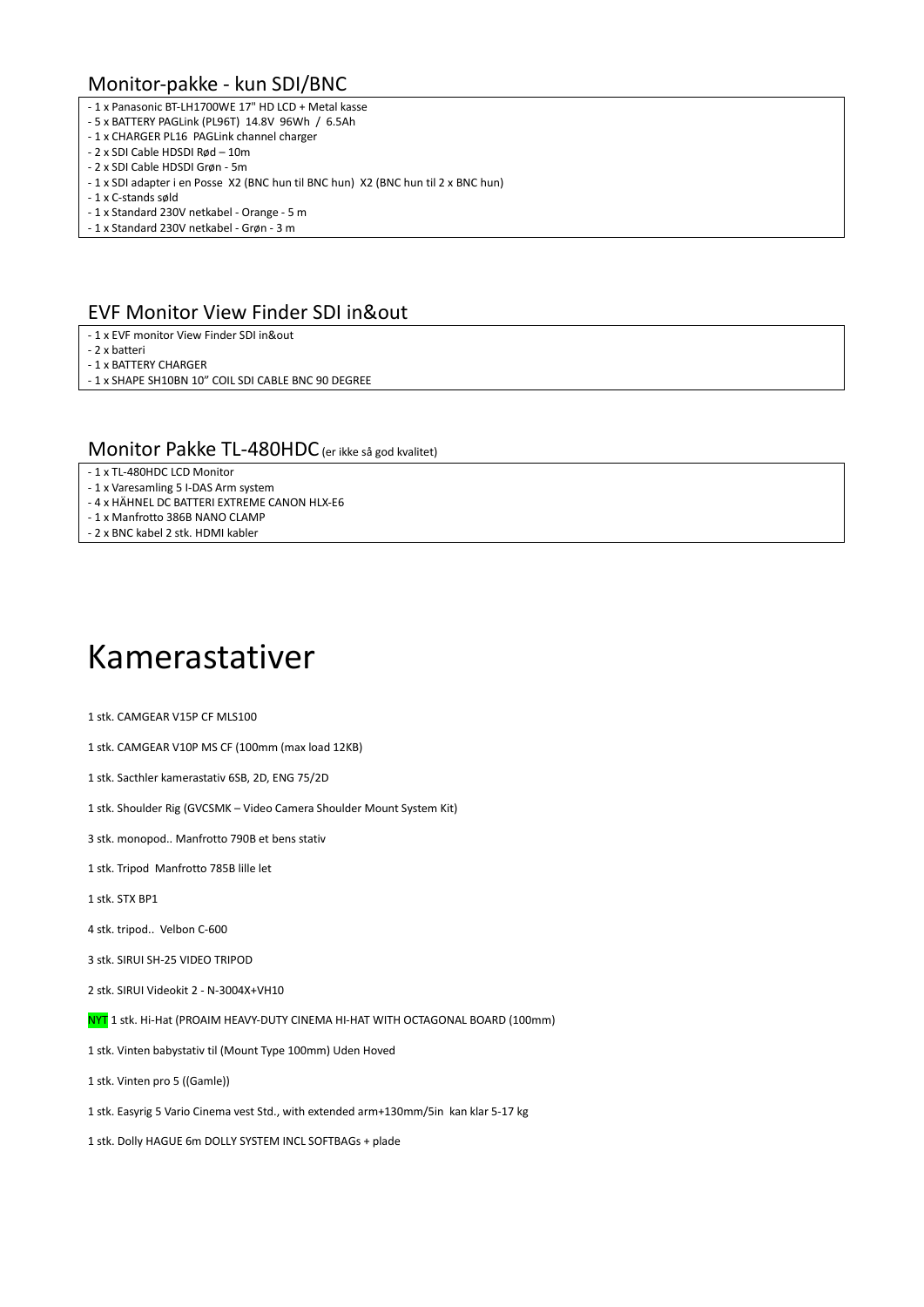#### Mini JIB Genus mini jib

- 1 x Genus Mini jib arm (104CM fra kamera stativet langede) + taske til det
- 2 x Camera scews + 1 lille taske til dem
- 1 x Counterweight orange 4.3kg

#### Kran Pakken - 3.5 meter høj

- 1 x Kran til 75/100/150 mm

- 1 x stativ. + 1 kasse vægte

#### DJI Ronin Pakke

- 1 x DJI Ronin, Cameras up to 7,2kg, Precision of Control: ?0.02?
- 1 x Thumb Controller For Ronin
- 1 x Transmitter for Remote Pan/Tilt Control , Bluetooth Wireless
- 1 x Interface for Setup , 15mm Rods + Mount Points for Accessories ,
- 1 x USB and PowerTap Power Outputs , Included Hard Case Holds Gimbal.
- 3 x RONIN Intelligent Battery System
- 1 x Redpro RP-DC50 Dual Charger
- 1 x Skruetrækker

# LYS

#### LED FLEXIBLE-pakken

- 1 x (LED FLEXIBLE) SWIT S-2610 100W BI-COLOR SMD LED LIGHT (60CM x 46CM) + DIFFUSER W/ EGGCRATE / BALL DIFFUSER 10metter kabel - 1 x Boomstang 85cm til 270cm

3 stk. The Light Velvet 1 Softlight Bi-color + Softbag

2 stk. LED LS C-200RS SOFT BI-COLOR LED PANEL Ø18CM INCL. BAG, 2 stk. Batterie + oplader (3200k til 5200k)

2 stk. LED LS C-300RSV SOFT BI-COLOR LED LIGHT Ø26CM INCL. BAG, CHARGER, 3 stk. Batterie (3200k til 5200k)

3 stk. LED LS C-700RSV SOFT BI-COLOR LED LIGHT Ø52CM INCL. 1 stk. Honeycoms 4 plastik klemmer

1 stk. LS C-800RSV BI-COLOR LED LIGHT (kan kør med V-look Batterier)

- 8 stk. LED Spotlight 55W. (CAME-TV Boltzen Focusable Fresnel Daylight) (kan køre med SONY L series Replacement Batterier) 12 stk. LEE FILTER forskellige farver
- 2 stk. Softbox With Bowens 55w firkant (vikker kun på CAME-TV Boltzen 55w)
- 4 stk. LED Spotlight 150w (CAME-TV Boltzen Fresnel Focusable LED Daylight) kan kør med V-look Batterier)

2 stk. Softbox With Bowens 150w firkant (vikker kun på CAME-TV Boltzen 150w)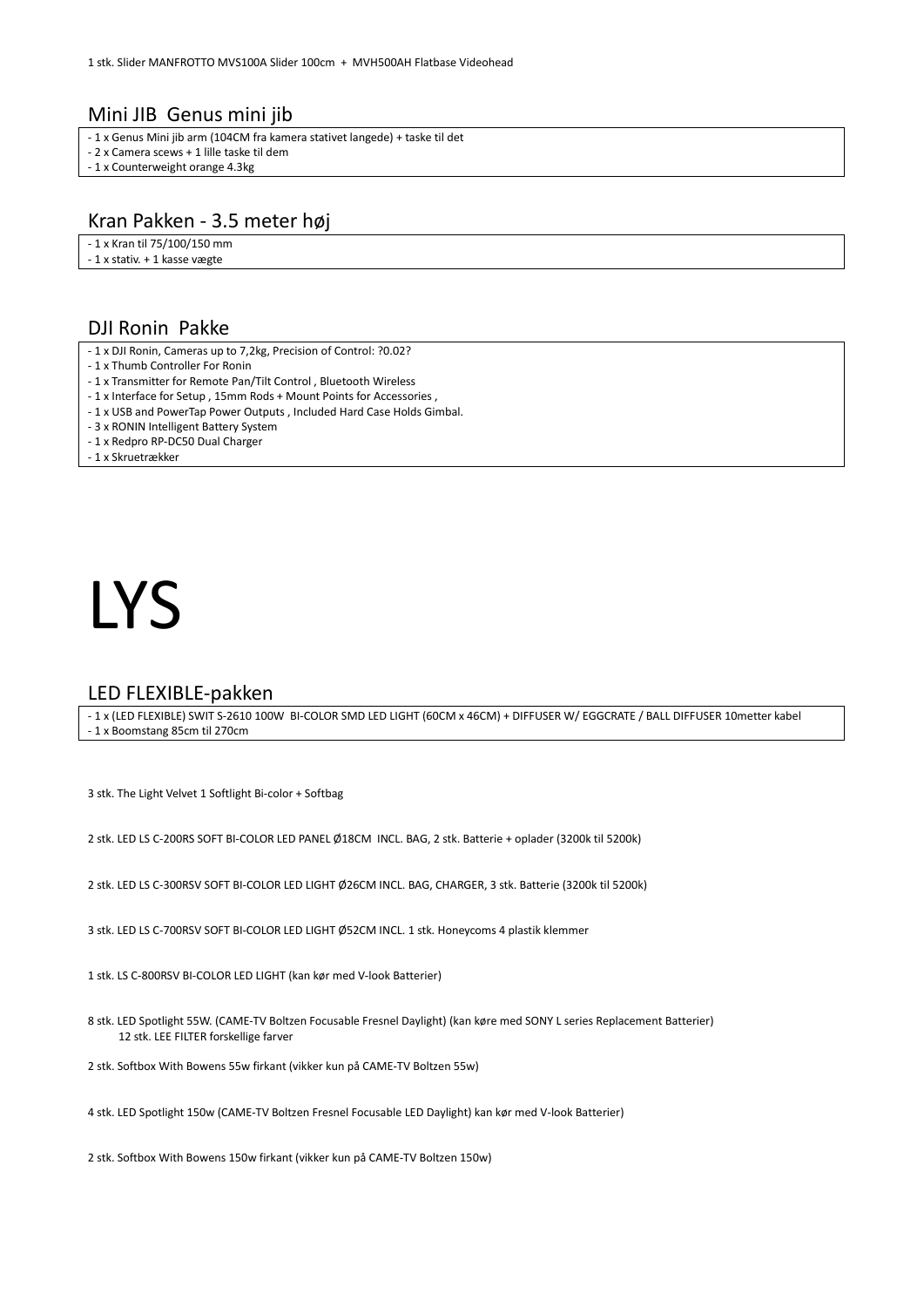#### Boltzen Andromeda Slim Tube RGBDT CAME-TV-pakken 1

- 2 x Boltzen RGBDT Tubes w/ Barndoors (lyset er 31cm lang) (kabel er 170cm lang)

- 2 x Controllers with NP-F Battery Plates

- 2 x AC Adapters

- 1 x 4-Light Kit holder

#### Boltzen Andromeda Slim Tube RGBDT CAME-TV-pakken 2

- 2 x Boltzen RGBDT Tubes w/ Barndoors (lyset er 31cm lang) (kabel er 170cm lang)

- 2 x Controllers with NP-F Battery Plates

- 2 x AC Adapters

- 1 x 4-Light Kit holder

2 stk.

### DL400 400w Daylight kit Dedolight

- 1 x DLH400D

- 1 x Dedolight Ballast, Electonic 400-575W for DLH400D

- 1 x DPOW400DT Head cable - 7 m

- 1 x Dedolight Standard 4-Leaf Barndoor

- 1 x reservepærer- DL400DHR-NB - 1 x Standard 230V netkabel - 5 m

1 stk. SBABE-S Dedolight standard baby soft kit + Dedo power supply 1x24v/150w(230/240vac

1 stk. DLH4 Dedo DoubleAspherics Light head 24V/150 + Dedo power supply 1x24v/150w(230/240vac

1 stk. mini DLOB Dedolight kameralampe 3 stk. Sony batteri + 1 stk. Sony AC ADAPTOR/CHARGER AC-VQ850

#### [1 stk. SEKONIC PRODIGI COLOR C500R](https://www.youtube.com/watch?v=5WJ6zET_a3s)

2 stk. Matthews 48X48 ARTIFICIAL SILK (120x120cm

2 stk. Matthews 48X48 1/4 STOP SILK (120x120cm

3 stk. Matthews 48X48 1/1 STOP SILK (120x120cm FULL

1 stk. Matthews 48X48 WHITE DOUBLE "" /(120x120cm

1 stk. Matthews 18x24 1/1 STOP SILK (45x60cm) full

1 stk. Matthews 24X36 ARTIFICIAL SILK (60x90cm)

1 stk. Matthews 24X36 1/4 STOP SILK (60x90cm)

1 stk. Matthews 24x36 1/1 STOP SILK (60x90cm) full

1 stk. Matthews 24X36 WHITE DOUBLE (60x90cm)

1 stk. Matthews 24x36 Single Scrim White (60x90cm)

1 stk. Matthews 12x18 2Double SCRM O/E, (SORT) (30x45cm)

- 1 stk. Matthews 12x18 3Double SCRM O/E, (SORT) (30x45cm)
- 1 stk. Matthews 18x24 2Double SCRM O/E, (SORT) (60x45cm)
- 1 stk. Matthews 18x24 3Double SCRM O/E, (SORT) (60x45cm)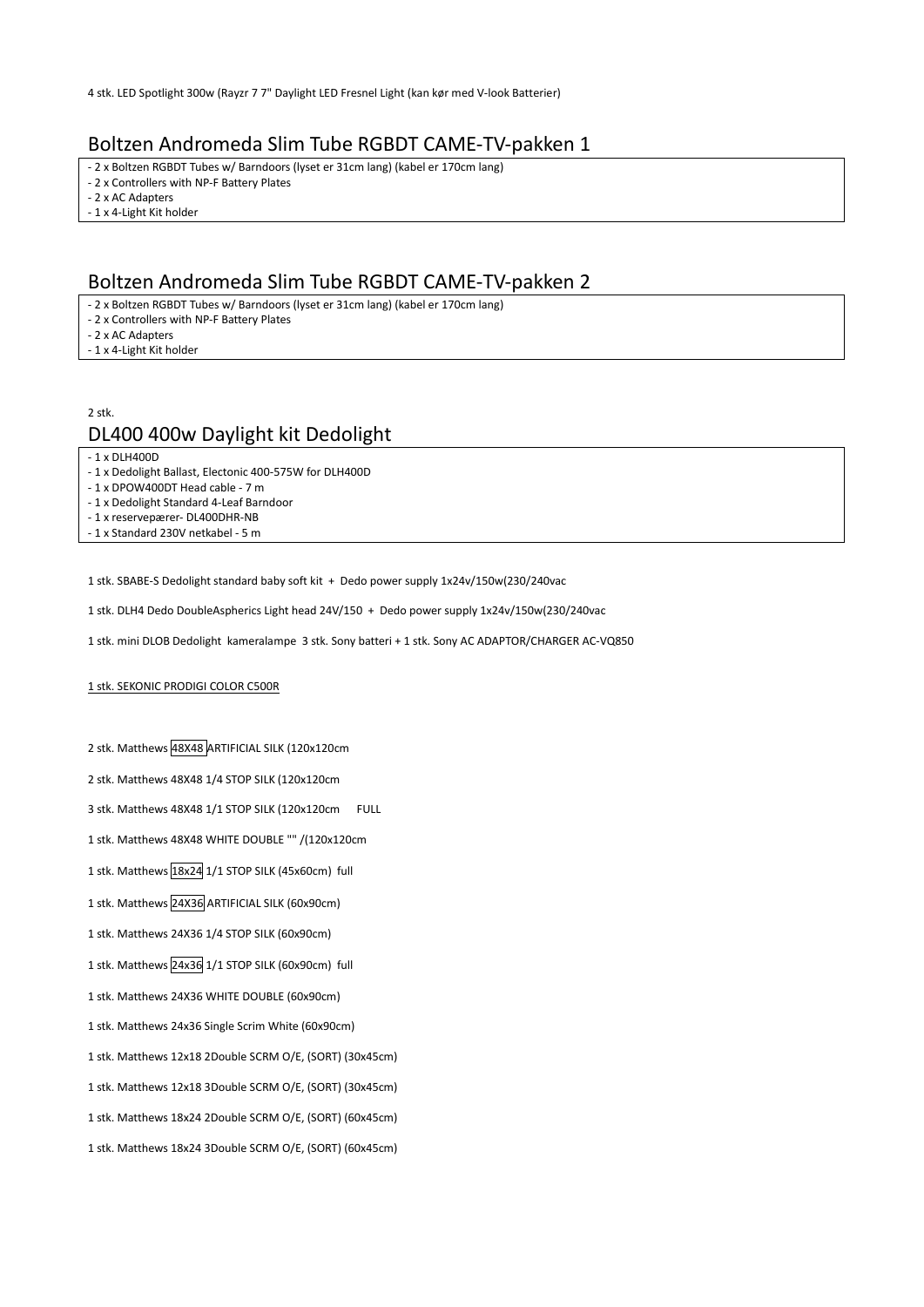- 1 stk. Matthews 48x48 Single SCRM O/E, (SORT) (120x120cm)
- 3 stk. Matthews 24x36 CUTTER (SORT) (60x90cm)
- 3 stk. Matthews 10x42 CUTTER (SORT) (25x106cm)
- 3 stk. Matthews 18x48 CUTTER (SORT) (45x120cm)
- 3 stk. Matthews 48x48 CUTTER (SORT) (120x120cm) (floppy Flag)

#### BUTTERFLY FRAME-pakken

- 1 x BUTTERFLY FRAME SET-2) 3.7meter/3.7meter høj&bred (12 røger + 4 kanter + 2 holder) - 2 x (Full Silk) & (halv Silk) til 3.7meter/3.7meter høj&bred HUSK AT BOOKE 2 AF DE Hi Roller med gobo-hoved STATIVER

2 stk. Photoflex reflector 5 i 1

- 2 stk. black-wrap diverse størrelser + Grå kasse
- 2 stk. Flamingoplader 60X90 + Fork på. Du MÅ IKKE BRUGE SUPER CLAM PÅ DEM eller bruge den til at vifte med
- 3 stk. Flamingoplader 60X60 + Fork på. Du MÅ IKKE BRUGE SUPER CLAM PÅ DEM eller bruge den til at vifte med

## Stativer

12 stk. Tennis Bolde i en kasse

- 12 stk. Tennis Bolde i en kasse
- 3 stk. Lysstativ Dedo Weigert DST (48CM til 114CM) til små ting
- 2 stk. Hi Roller med gobo-hoved STATIV (Lavst 184) (højst 590) Virker TIL BUTTERFLY FRAME
- 1 stk. Combo Stativ Wind-up 3-del 3.7m
- 14 stk. C-stand sølv ARRI 3.0m m. Extension Arm og Gobo-hoved (KOMPLET SET)
- 1 stk. Lysstativ sølv lille og ledt 2.5m
- 5 stk. Combo Lysstativ stor Manfrotto 4.4m
- 4 stk. Combo Lysstative (mellem stor) AVENGER BOGEN LIGHT STAND (AVENGER A02001) (124cm til 310cm)
- 10 stk. Lysstativ (MANFROTTO 005B) (102CM TIL 277CM) + SPIGOT
- 2 stk. Baby stand (70cm til 166cm) (AVENGER A0017) + 1 stk. adapter med 1 stk. Spigot (er god til Slider)

#### junior boom Pakke (UDEN STATIV)

- 1 x junior boom 127cm til 127cm - 1 x Counterweight orange 4.3kg 01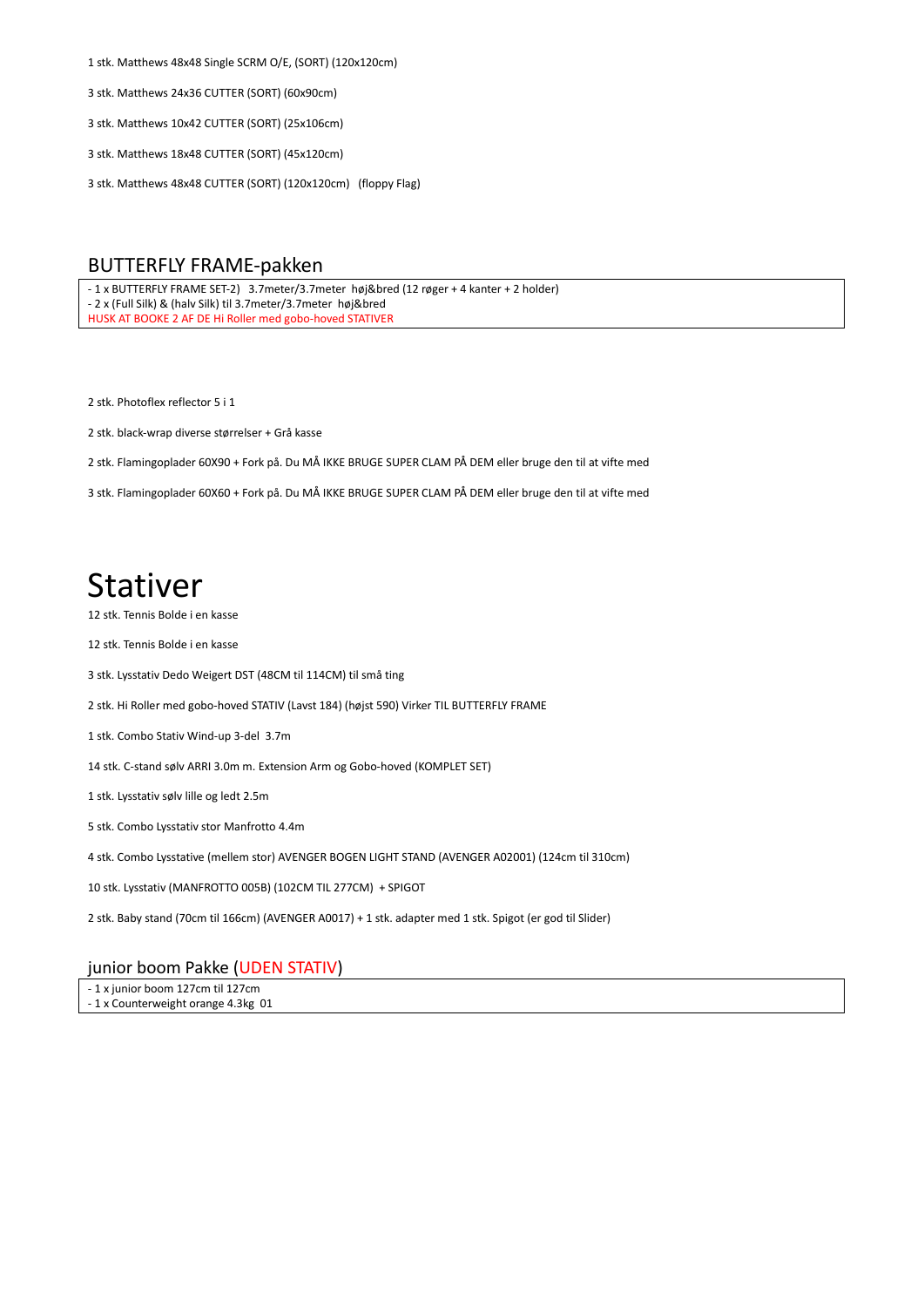# DIVERSE

1 stk. 2 set WALKIE TALKIE Motorola TLK RT50/ Motorola TLK RT60 + med kasse 3KM Hvis du bruger dem i byen, vil signalet blive dårligere på grund af mange tykke vægge og signalforstyrrelser fra andre apparater. De fungerer derfor bedst tæt på.

- 1 stk. Røgmaskine PFX haze 800w + Grå kasse
- 1 stk. Røgmaskine + Grå kasse
- 1 stk. Røgmaskine
- 20 stk. Sandsække
- 1 stk. Autopole (1.1 til 1.7 meter)
- 1 stk. Autopole (1.1 til 1.7 meter)
- 1 stk. Autopole (1.6 til 2.7 meter)
- 1 stk. Autopole black (2.6 meter) + ekstra forlænger 1.5 meter og en på 2.0 meter (sammen kan den blive 6.0 meter)
- 15 stk. Super Clam
- 15 stk. Gaffer Grip skyhook
- 4 stk. Manfrotto Pole for Backlite Stand
- 10 stk. Magic arm
- 6 stk. Matthellini Clamp / kan også hedde Cardelinnier
- 6 stk. backlight Stand Base + spigot
- 2 Stk. Swivel Umbrella Adapter
- 1 stk. sugekopper (MANFROTTO Vacuumfæste Sugekop 241S) & (MANFROTTO Sugekop Kit 241V)
- 2 stk. Manfrotto camera bracket for Magic Arm
- 4 stk. Spigot
- 4 stk. Spigot
- 2 stk. Plade (MANFROTTO 183) til set på stativer som projektor/højtaler/andet 35x25CM

#### **Diverse strøm ting**

- 4 stk. 10m forlængerledning (har jord MED 3-STIKDÅSE (Går kasse)
- 4 stk. 10m forlængerledning (har jord MED 3-STIKDÅSE (Går kasse)
- 3 stk. 10m forlængerledning (**har ikke jord**) Går kasse
- 3 stk. kabeltromle 25m Meter u/jord
- 3 stk. kabeltromle 40m Meter u/jord
- 3 stk. kabeltromle 25m Meter (4 UDTAG) m/jord
- 1 stk. Byggestrømstavle strømtavle med 16 A CE udtag. + 230 V. 1-faset udtag
- 1 stk. 25 meter kabel (Brennenstuhl Garant CEE 1 25m Steckdosenleisten & Stromkabel [Energy Class 0)
- 1 stk. 44 meter kabel CEE extension cable 44 m Power Cable 16 A
- 1 stk. 65 meter kabel CEE extension cable 65 m Power Cable 16 A